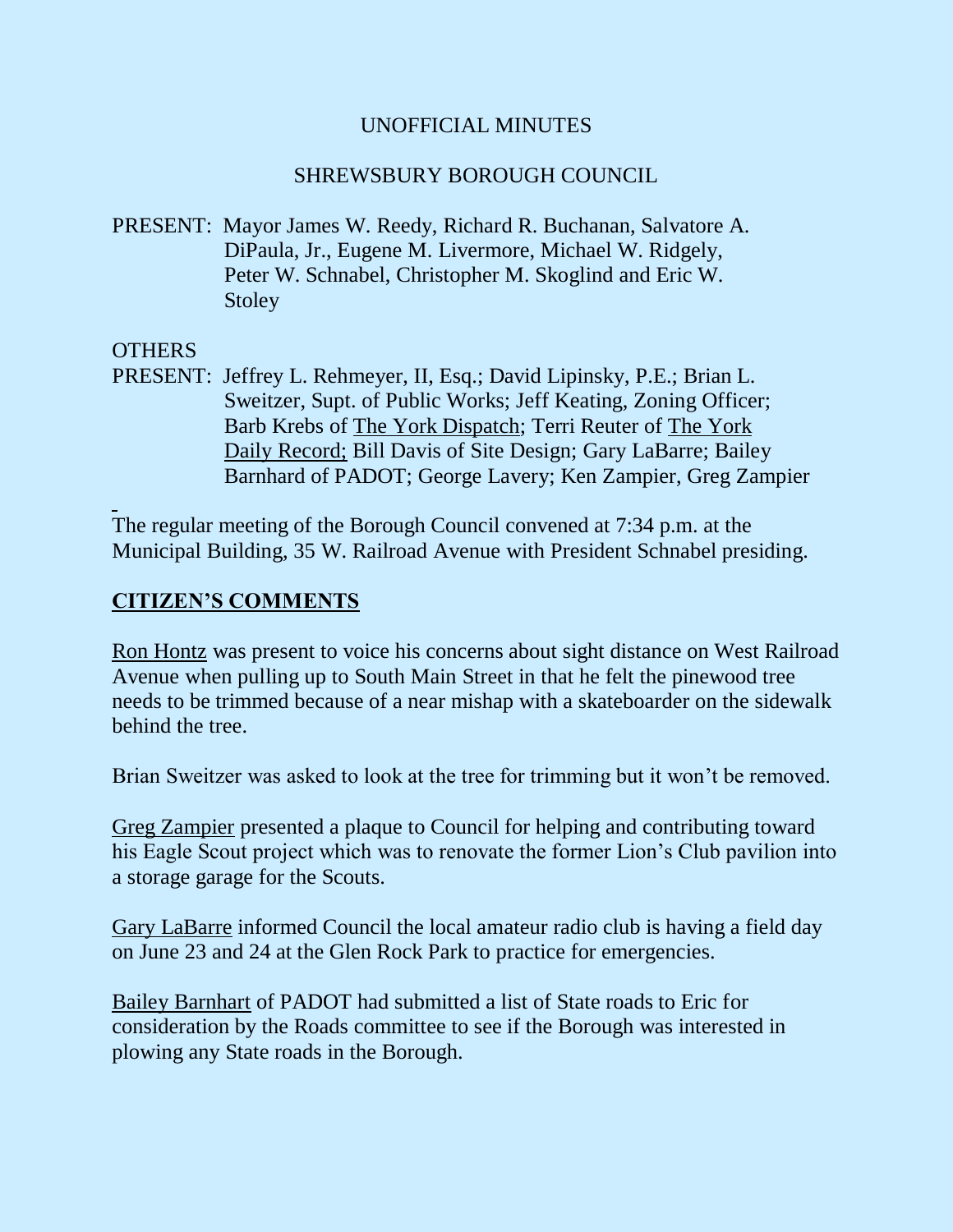# **APPROVAL OF MINUTES**

- C. Skoglind moved to approve the minutes of the May 9, 2001 meeting.
- E. Stoley seconded. The motion carried with all in favor.

# **APPROVAL OF EXPENDITURES AND REPORT OF ACCOUNTS**

M. Ridgely moved to approve the expenditures and report of accounts for May. E. Livermore seconded. The motion carried with all in favor.

# **BILLS**

- Lobar Associates draw #5 in the amount of \$42,025.55 recommended for payment by Murphy & Dittenhafer
- Velda Nickell bookkeeping services for May \$390.00
- James R. Holley & Associates pavilion reconstruction \$976.37; sanitary sewer replacement \$476.63; general engineering \$326.70; sewer map CADD and sewer meeting with New Freedom \$97.25; streets \$1,241.79; well meeting \$72.50; North end pump station \$205.70
- Countess Gilbert Andrews Robert Machovec final bill \$1,370.00

M. Ridgley moved to approve payment of the above bills.

E. Stoley and S. DiPaula seconded. The motion carried with all in favor.

# **SUBDIVISION AND LAND DEVELOPMENT BUSINESS**

# **Zoning Officer** – Jeff Keating

The report for May is on file. The Wendy's advertising cup is approaching the 60 day time limitation to be displayed and the sheds were removed from the intersection at Mt. Airy Road and Deer Creek Road.

**Water & Sewer** – Richard R. Buchanan

**Springs**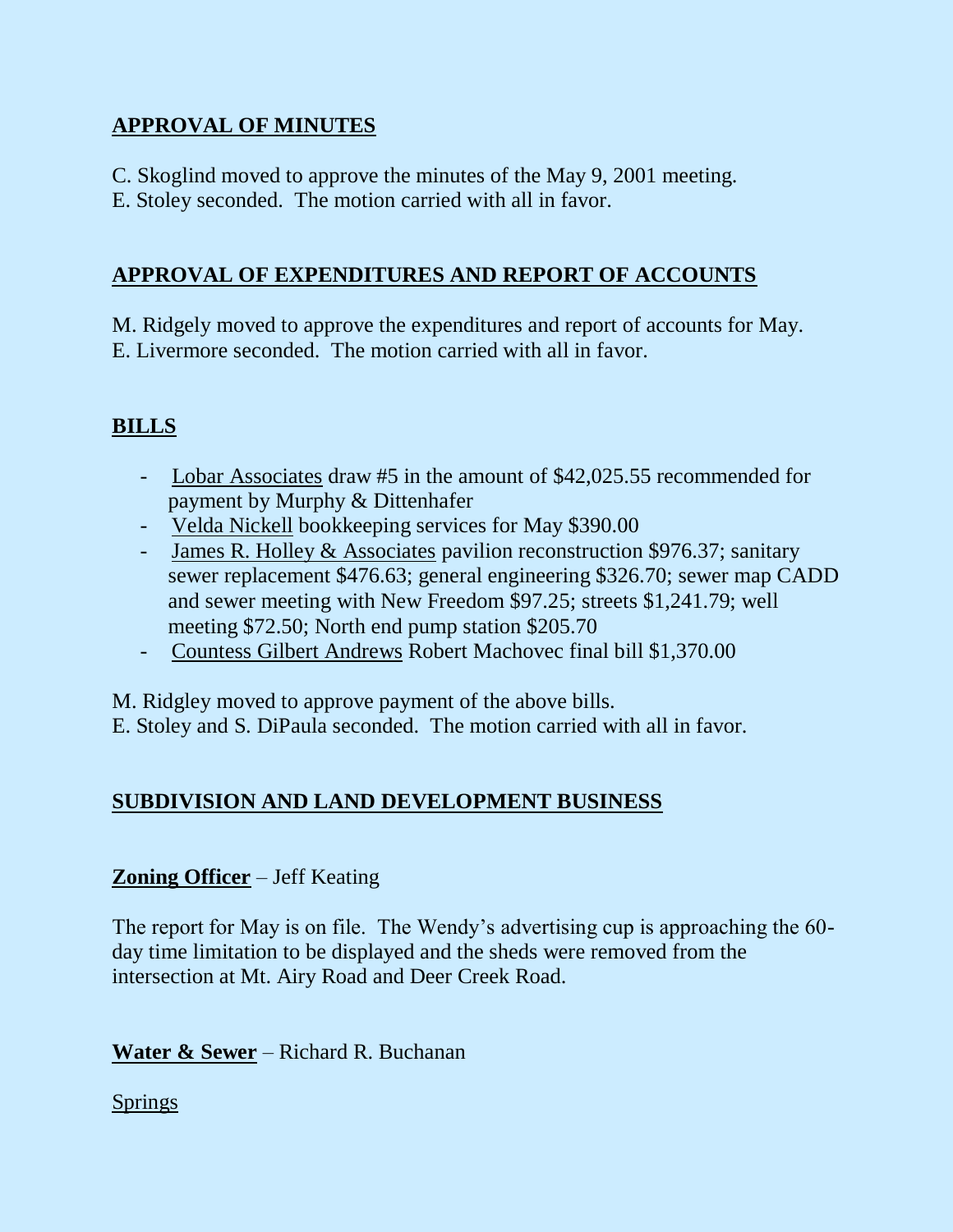The hydrogeologist and developer believe the Borough can still utilize one of the springs while drilling two new wells on the Glatfelter tract. Two test wells were drilled months ago that yielded 35 and 30 GPM. This proposal would give the Borough 85 to 105 GPM. Currently, the springs yield 75 GPM and 80,000 – 90,000 gallons per day.

The developer is asking for a water and sewer availability letter for this development in the amount of 25 – 35 EDUs.

R. Buchanan moved that the Secretary be authorized to send a letter to the developer that between 25 and 35 EDUs are available for this site. E. Stoley seconded. The motion carried with all in favor.

#### Sewer Treatment Plant

The plant has experienced problems with grease and oil interrupting the balances. New Freedom is very concerned with monitoring businesses' sewage discharge and a meeting was held last month. Last year, the PWD visited all businesses connected to the sewer system and determined the need for grease traps and oil interceptors at several locations. Currently, all businesses are in compliance. The next step is to record data on the businesses' maintenance to their traps or interceptors. New Freedom has proposed to hire a third party to track customers. The third party would lessen the load for both Public Works Departments. New Freedom has also requested a sampling manhole on the lateral of one of our industrial sewer customers. The customer may be violating our Industrial Waste Discharge Ordinance. The cost of the manhole is the responsibility of the customer based on our ordinance. The manhole would allow samples to be gathered at any time to monitor compliance. A letter was mailed to the customer allowing 45 days for installation. We need to develop a schedule for cleaning and televising each sewer main, every five years on an alternating schedule. The maintenance cost is \$1 per foot of sewer line. We should expect to spend approximately \$20,000 – 30,000 annually in sewer maintenance performed by an outside contractor for flushing and televising. The only other alternative is for the Borough to buy sewer equipment. The maintenance schedule will be more stringent than the current procedures.

More information is needed before Council will consider the resolution to hire a Sewage Ordinance Compliance Inspector such as a job description and duties, Brian's responsibilities and salary. Sol. Rehmeyer will contact New Freedom Borough.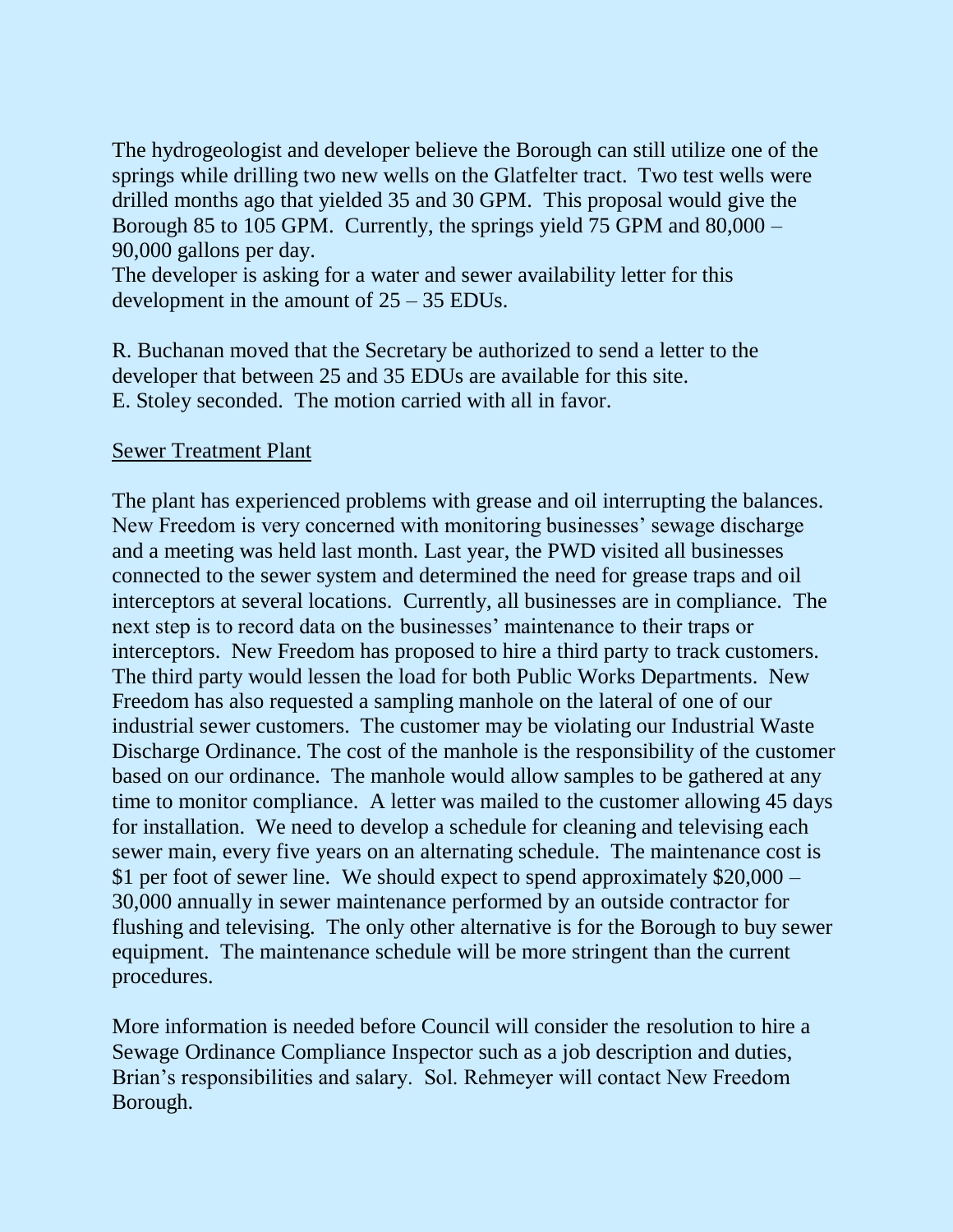# Water Valves

We have trouble with several valves not operating properly. Brian would like to purchase a valve turning machine at a cost of about \$10,000 to exercise the valves every year for maintenance purposes. Currently, we exercise the valves manually when flushing the system. The machine will provide more torque and the valves will work better in case of emergencies.

Brian was asked to check into renting one from a rental company or from New Freedom Borough.

# Whitcraft Well

This property measures approximately 101 feet x 161 feet and is considered to be a "lot of record" as it was created before the Zoning Ordinance was adopted. There is a builder interested in the lot and the Secretary was directed to contact Mike Smelgus and ask him to call M. Ridgely with a ballpark figure on the value of the lot.

# **Public Roads and Lighting** – Christopher M. Skoglind

#### Paving West Walnut Alley

The fire department will be paving their parking areas to the rear of the firehall and they asked if we want to pay to have the portion of Walnut Alley paved from the intersection with N. Sunset Drive west to the edge of the fire department's property. The cost is \$880.00 for material. North Sunset Avenue will be looked at also.

#### Mill Lane

This is an adopted alley but it has not been maintained in the past but will be in the future.

# Retaining Wall/fence at 102 North Highland Dr.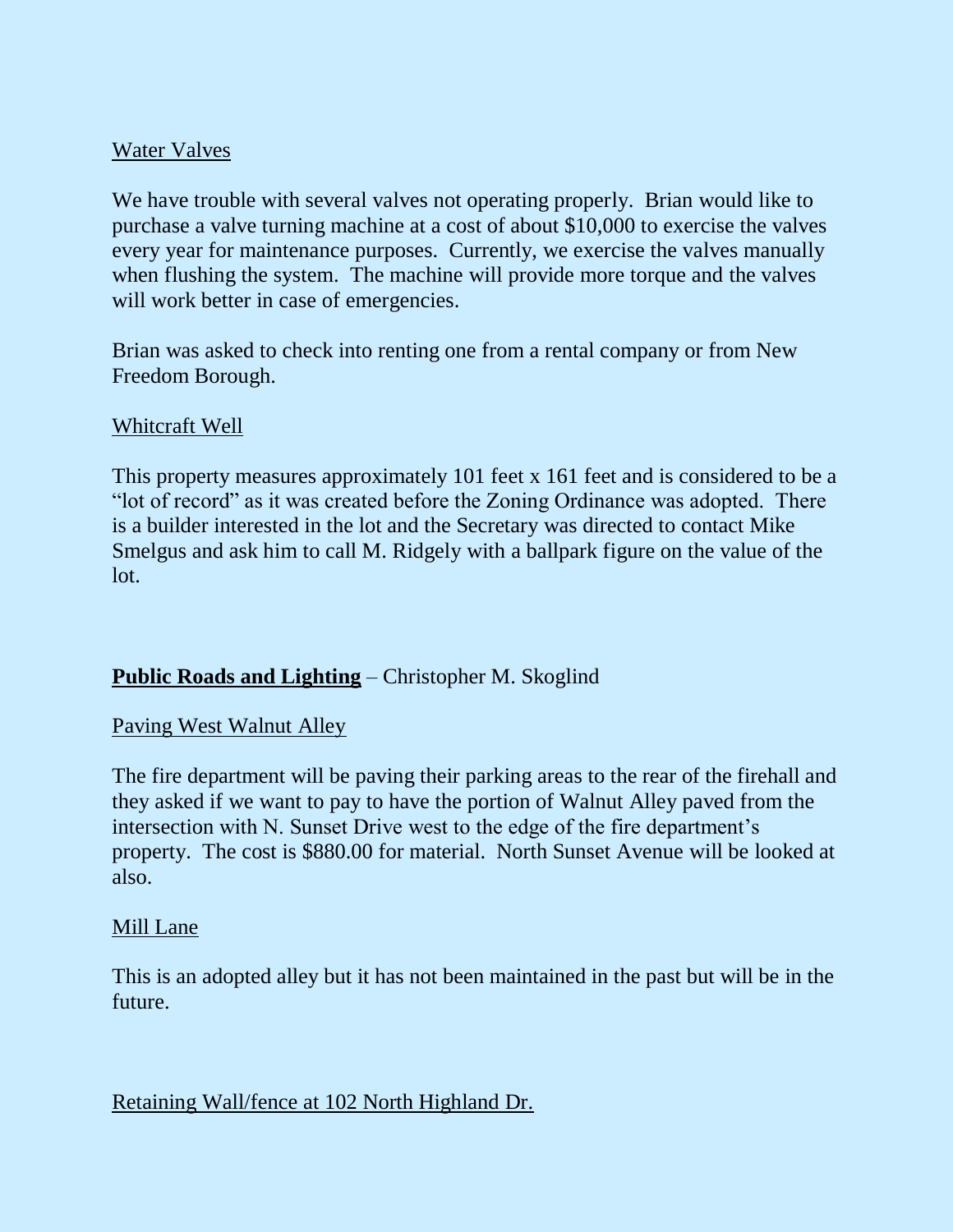A retaining stone wall/fence has been erected on the property line at the edge of the paved street.

Sol. Rehmeyer will send a letter to the property owner that the Borough will not assume liability if the fence is damaged during plowing or otherwise.

#### 2001 Street Bids

One bid was received and that was from Pflumm Contractors, Inc. in the amount of \$98,102.00 to repave West Forrest Avenue 3,227 feet from the Borough line; Shetland Drive – Hackney Lane to cul-de-sac and Hackney Lane – Shetland Drive to Kratz Road.

- C. Skoglind moved to accept the bid of Pflumm Contractors.
- E. Stoley seconded. The motion carried with all in favor.

#### Constitution Avenue – Left Turn Sign

E. Livermore stated a sign is needed to remind motorists in the left turn lane heading east on Constitution Ave. they need to turn left. Bailey Barnhart of PADOT will take this back to his office but a letter will also be forwarded to PADOT for this request.

# Curbing in First Block of South Main Street

E. Livermore said some curbing is now leaning out into the street since the repaving project. These areas will be investigated.

#### Emergency Pre-emption at Market Square

This work is proceeding; Shrewsbury Township and New Freedom Borough will each pay a third of the cost.

# **Public Lands, Buildings and Finance** – Michael W. Ridgely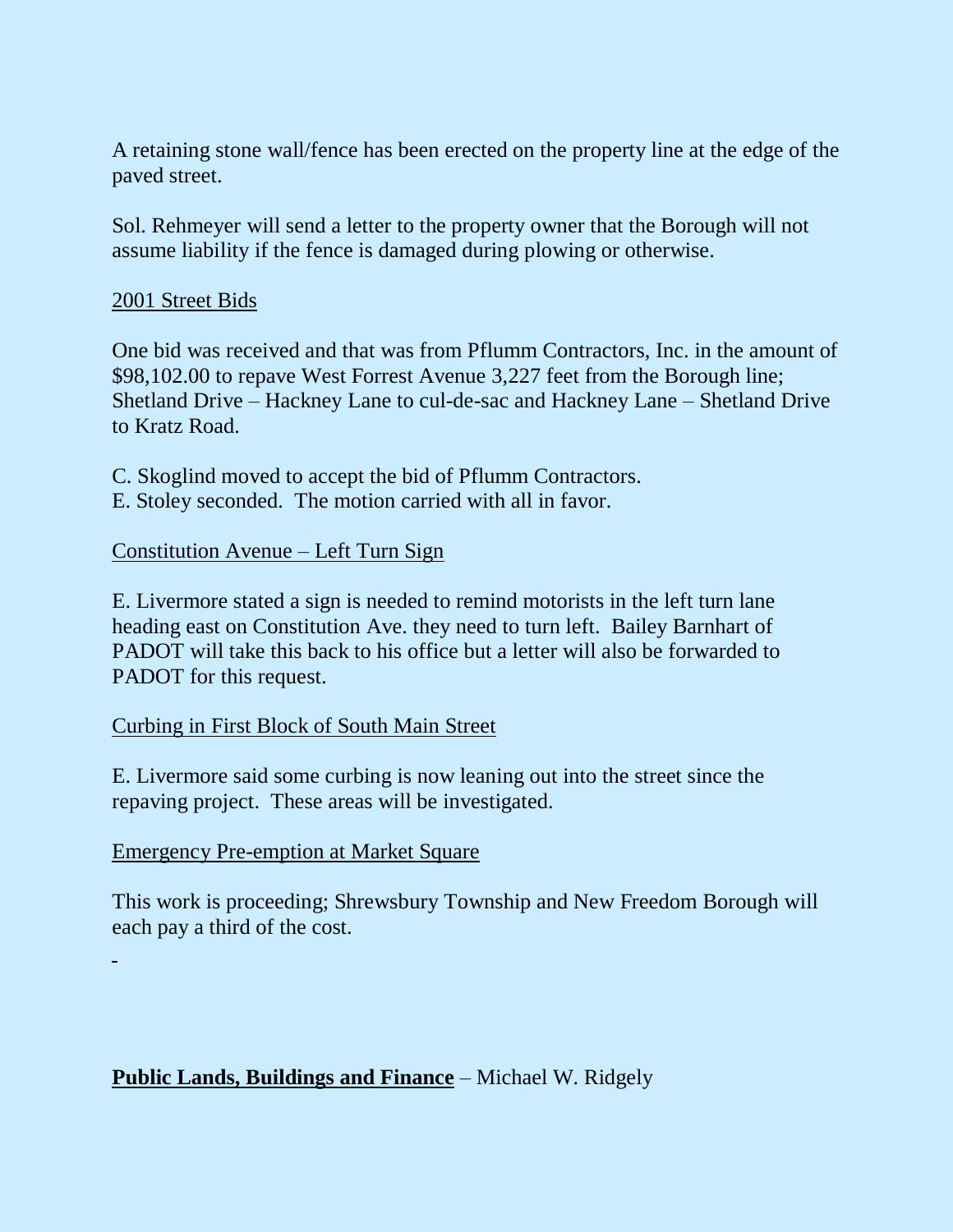# Building Renovations

The renovations are finished and the end result looks good; however, there is too much noise associated with the air conditioning in the Council meeting room. M. Ridgely moved to not pay the final payment until the problem is resolved. C. Skoglind seconded. The motion carried with all in favor.

A new sound system will also be looked into for next year's budget. The Secretary was directed to obtain pricing on window treatments.

# Mid-year Budget Review

M. Ridgely stated he will be reviewing the budget and will give a report next month.

#### Glen Rock State Bank

After the merger with Peoples State Bank, we were told the bank would be closing their post office box and they wanted the Borough to receive the payments and then prepare a deposit slip for depositing the payments. Their computer system now requires a separate slip for each utility payment. They are now saying they will have mail delivered to a mailbox along Campbell Road to receive payments that will be sent to the East Berlin office for batching and deposit.

The Secretary checked with Peoples Bank of Glen Rock who is very interested in collecting our utility payments and would also provide a daily courier service.

Glen Rock State Bank is requesting more time to get settled from the merger. At this time, they will continue to charge us 20 cents per bill and are now charging \$10 for wire transfers. This situation will be reviewed in a month or two.

# Pavilion

The pavilion will be ready the middle of July. Tom Payne will be painting the pavilion for his Eagle Scout project.

# Generator at Ballfield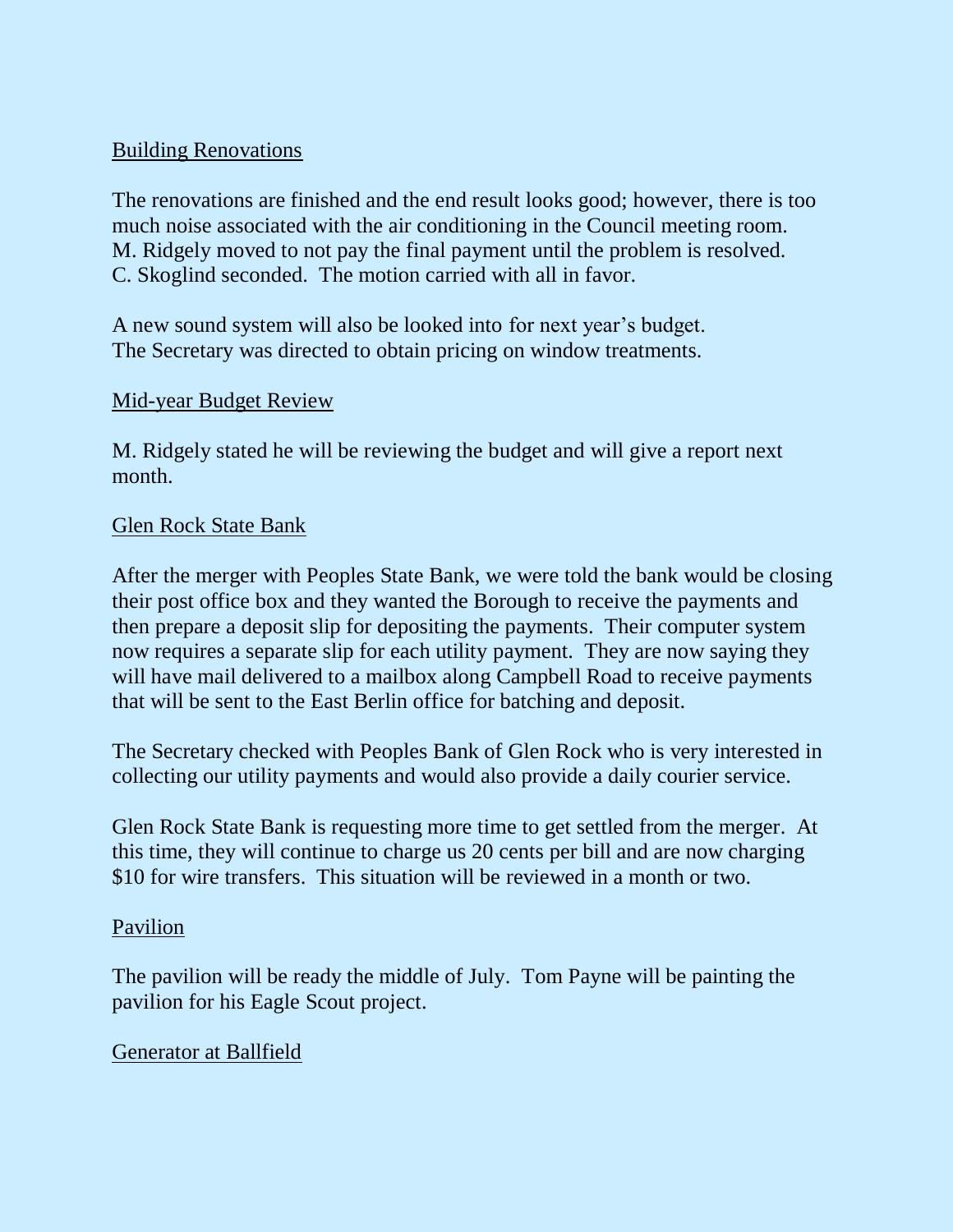The generator is quite old and is using too much oil. It was recommended this generator be replaced with the portable generator and purchase a small generator for use at the wells.

# **ENGINEER'S REPORT**

# Right of Way – Valley Road

The developer of Covington Ridge said PADOT requires a right of way access and it was requested the Borough adopt the right of way and then transfer it to PADOT. It was dedicated in 1986 but the Borough never accepted it.

This will be discussed further next month.

#### Scout House Roof

Eng. Lipinski said an estimate for work from D & D Scarborough was in the amount of \$37,000 but includes work to repair the building from the previous leakages.

# **SOLICITOR'S REPORT**

# Pinnacle Towers Land Lease

Sol. Rehmeyer received correspondence from Pinnacle Towers offering a new lease to begin 7/1/01 for \$698.00 a month for a twelve (12) year period for the site on Woodland Drive.

R. Buchanan moved to approve the signing of the new lease to begin 7/1/01 in the amount of \$698.00 a month for twelve years. M. Ridgely seconded. Roll call vote as follows:

| <b>Buchanan</b> | yes, in favor |
|-----------------|---------------|
| DiPaula         | yes, in favor |
| Livermore       | yes, in favor |
| Ridgely         | yes, in favor |
| Skoglind        | yes, in favor |
| Stoley          | yes, in favor |
| Schnabel        | yes, in favor |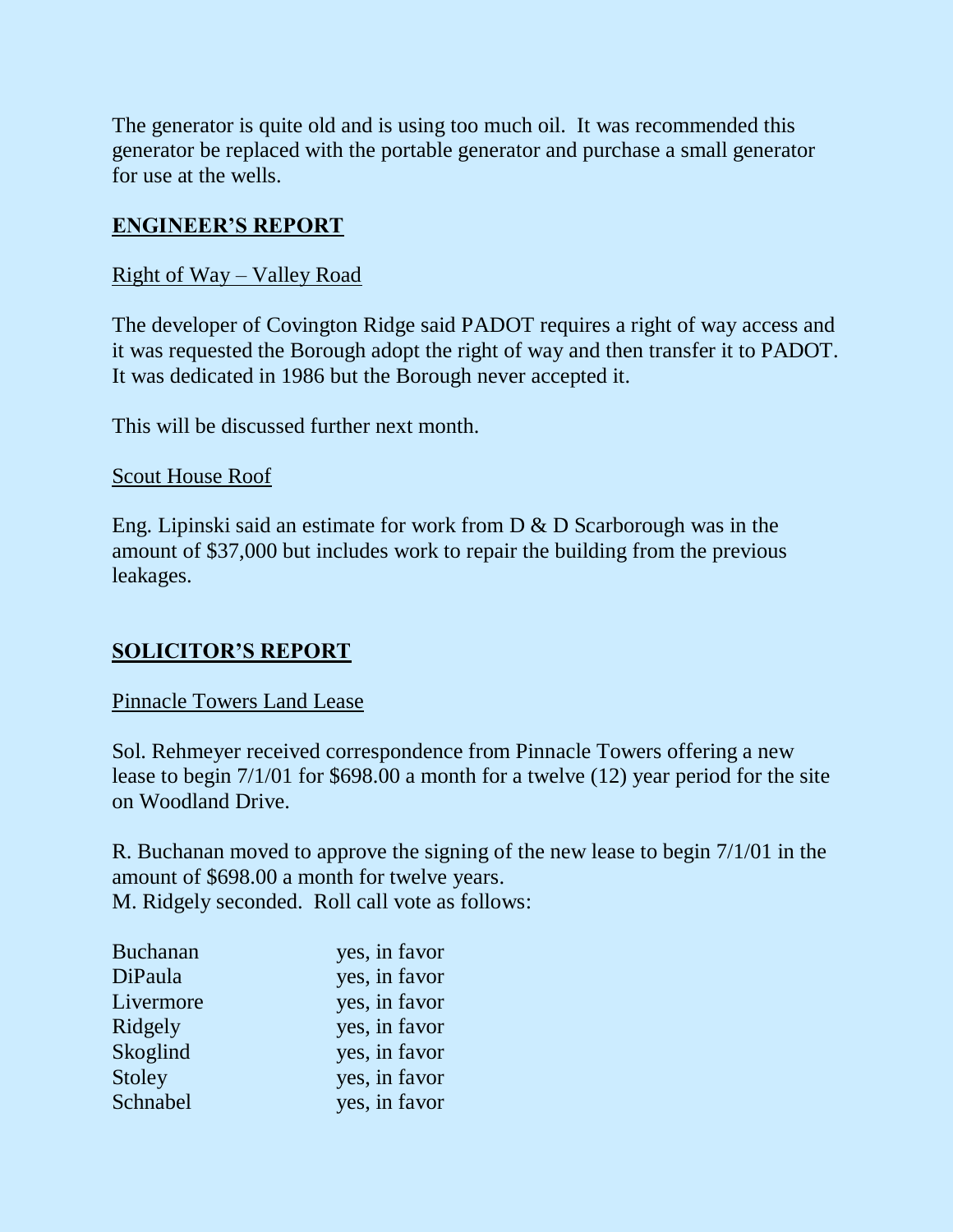# Allied Trailers

There have been no responses to Jeff's previous letters. A writ of summons will be prepared and filed to motivate the company to address our complaints.

# Speeding on South Main Street (Township)

E. Livermore asked about having the police department enforce speeding in the 600 block of South Main Street in the Township. R. Buchanan stated he will contact the State Police to run radar.

# **Public Safety, Welfare and Personnel**

# West Nile Virus

We have two licensed pesticide applicators to work with the York County West Nile Program to find mosquito sites and detect larvae. York County would like each municipality to study a sample ordinance and determine if an ordinance needs to be passed. A potential problem with the ordinance is enforcement and liability in case the virus breaks out.

Council does not want to adopt an ordinance for enforcement.

# Youth Aid Panel

Sal prepared a briefing of the number of cases reviewed by the panel; the program has produced good results and Chief Childs is happy with the program.

# **Secretary's Report** – Cindy L. Bosley

The second quarterly meeting of the York County Borough Association will be on June 21 in Stewartstown.

# Website

Pat Fero has the website up but is still under construction.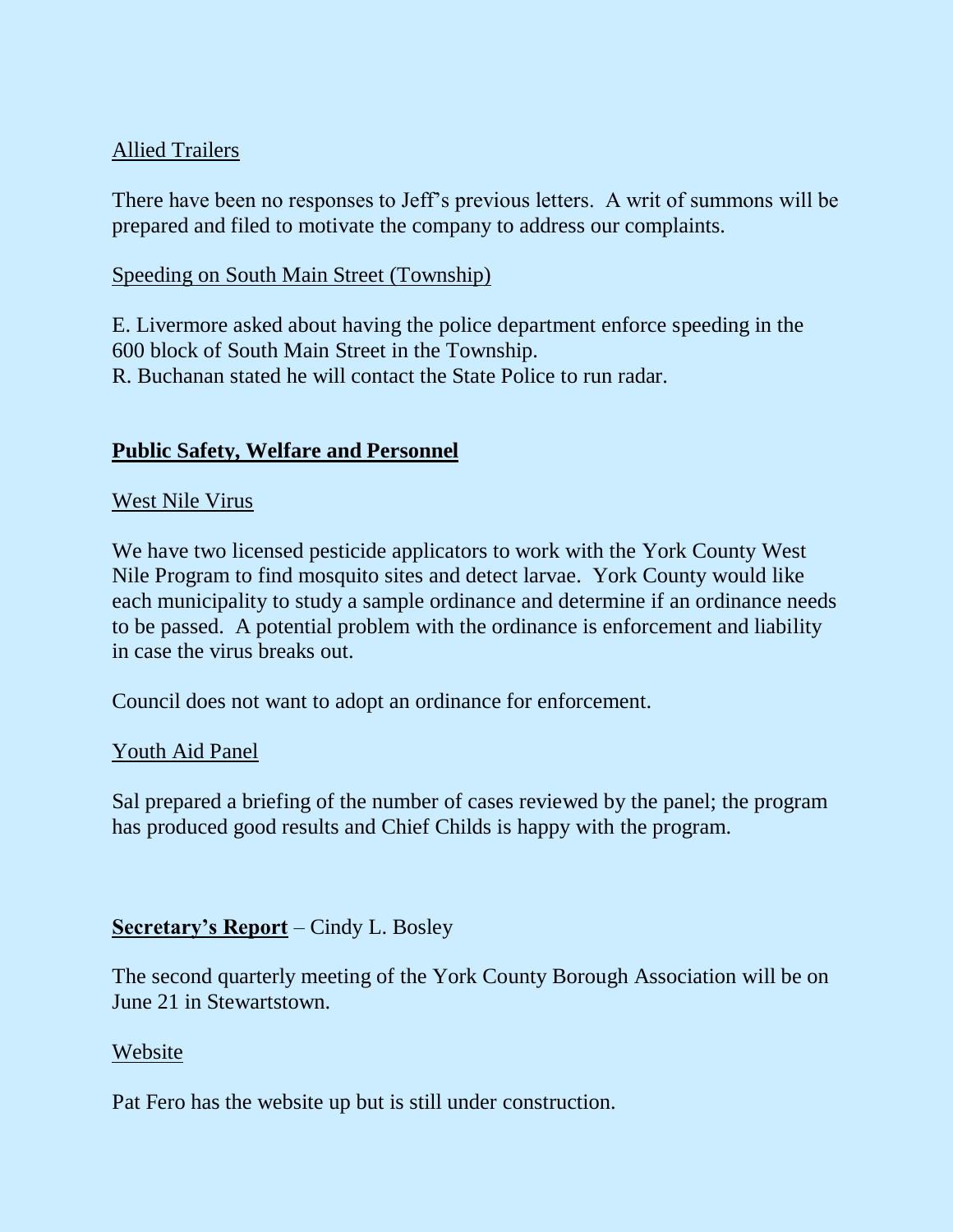# **York Area Earned Income Tax Bureau**

# **Recreation/Regional Recreation** – Eric W. Stoley

Patti was appointed program coordinator and an administrative assistant will be hired.

#### Intergovernmental Agreement

The changes discussed some time ago were put into agreement form.

- E. Stoley moved to approve the revised agreement.
- R. Buchanan seconded. The motion carried with all in favor.

# **Planning Commission/Regional Planning Commission** – Eric W. Stoley

The planning commission recommended approval of a tattoo shop at 3 South Main Street but it is believed the zoning hearing board denied the special exception.

#### Regional Traffic Study

A representative(s) is needed to attend upcoming meetings. A plea will go out to the planning commission for a volunteer(s).

# **Southern Regional Police** – Richard R. Buchanan

Buck highlighted the report for May. Paul Crouse, newly-appointed citizen representative, attended his first commission meeting.

# **UNFINISHED BUSINESS**

# **OTHER BUSINESS**

E. Livermore stated two Boy Scouts (Shope and Shank) recently became Eagle Scouts and that Thomas Payne will soon be doing his project.